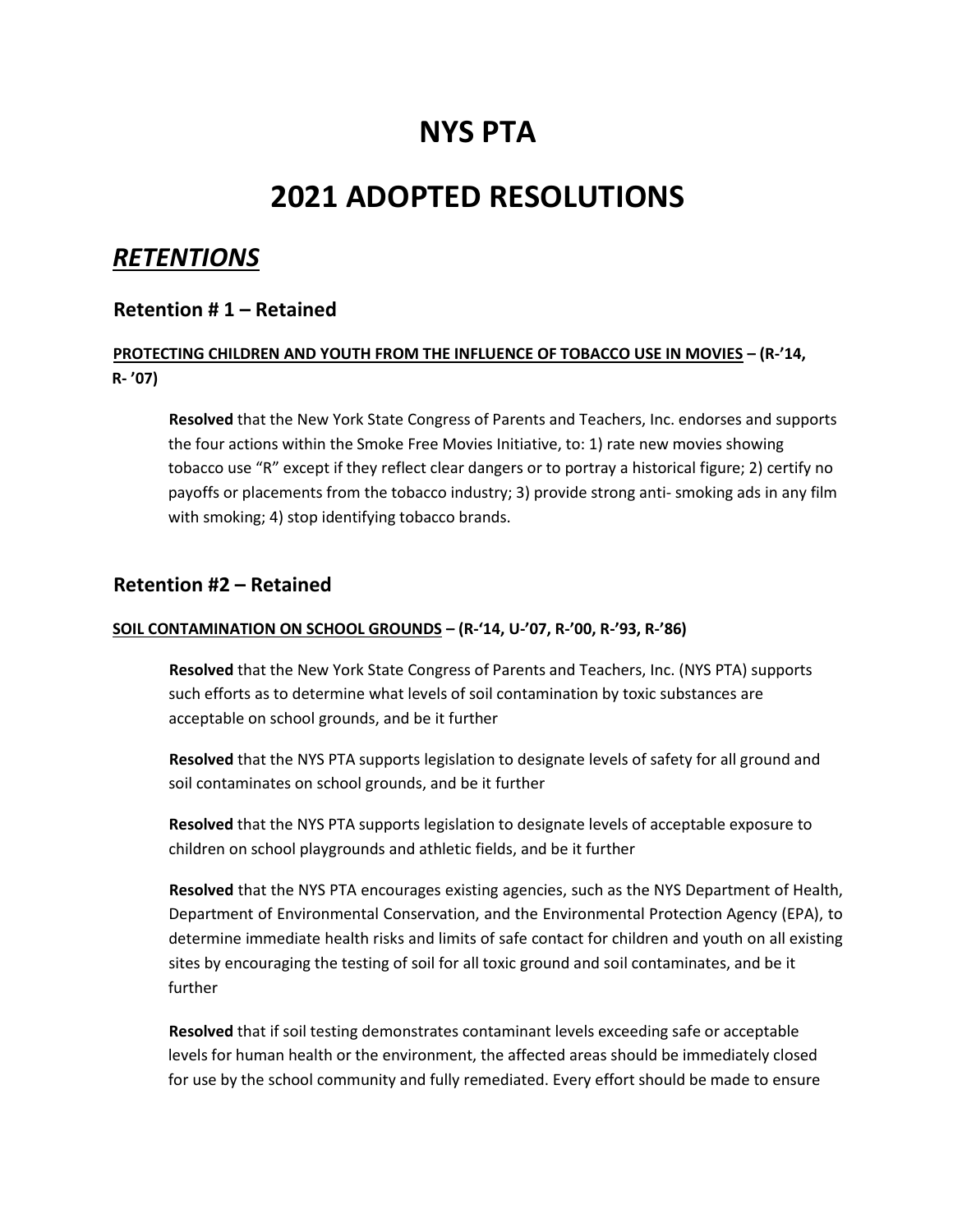that the party(ies) responsible for contamination are held liable, but cleanups should not be delayed while the party(ies) are identified.

# **Retention #3 – Retained**

#### **SUPPLEMENTAL LOTTERY AID TO EDUCATION – (R-'14**, **R‐'07, R‐'00, R‐'93, R‐'86)**

**Resolved** that the New York State Congress of Parents and Teachers, Inc. urges and supports enforcement of existing legislation which would clearly provide 45% of the lottery proceeds as supplemental funds for education in addition to the allocated amount from the state's general revenues.

# **Retention #4 – Retained**

#### **REASONABLE ACCESS TO FOOD DURING SCHOOL – (R-'14**, **U‐'07, R‐'00, R‐'93)**

**Resolved** that the New York State Congress of Parents and Teachers, Inc. urges the State Education Department to revise Commissioner's Regulation 7 CRF, part 210 to give children and youth the same protection afforded to adults in the workforce and require school districts to provide all children and youth with access to lunch no earlier than two and one half hours and no later than four hours after the start of the school day for each full day pupil attending pre‐ kindergarten through grade twelve.

## **Retention #5 – Retained**

#### **DISCHARGING OF FIREARMS WITHIN SCHOOL AREAS – (R-'14, R‐'07, R‐'00, R‐'93, R‐'86)**

**Resolved** that the New York State Congress of Parents and Teachers, Inc. (NYS PTA) seeks and supports legislation to amend section 265.35 of the NYS Penal Code to prohibit the discharge of firearms by any person other than exceptions listed in section 265.35 (of the NYS Penal Code) within one-half mile of any school property; urge local communities to enact similar legislation, and be it further

**Resolved** that the New York State PTA urges local cities, towns and villages to enact their own zoning ordinances which will not allow the discharge of firearms.

# *UPDATES*

# **Update #1 – Adopted as presented**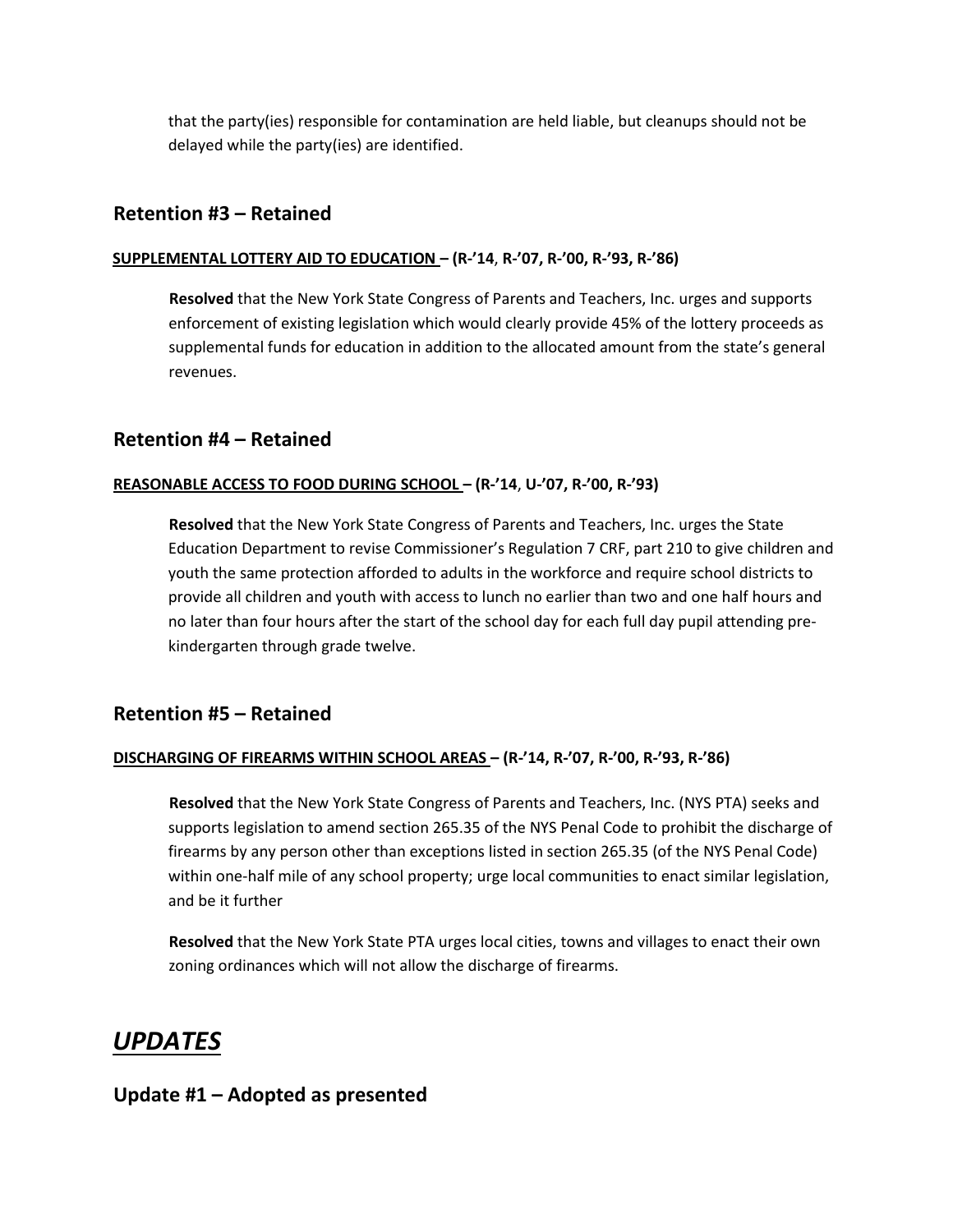#### **ELECTRONIC CIGARETTES AND YOUTH – 2014**

**Resolved** that the New York State Congress of Parents and Teachers, Inc. (NYS PTA) urges the Food and Drug Administration (FDA) to continue to issue regulations that will address the manufacturing, ingredients, advertising, marketing, and sale of electronic cigarettes, and be it further

**Resolved** that the NYS PTA urges their units and councils to continue to educate youth, parents, families, school boards, and local officials on the dangers of e-cigarettes.

# **Update # 2 – Adopted as presented**

#### **SOCIAL HOST LAW – 2014**

**Resolved** that the New York State Congress of Parents and Teachers, Inc. (NYS PTA) encourages and supports legislation to adopt and expand statewide social host laws that would prohibit adults from providing alcohol, recreational marijuana (in any form), and other controlled substances including but not limited to opioids, or knowingly allowing the consumption of alcohol, opioids, recreational marijuana, or controlled substances by youth under the age of 21 who are not their children, and be it further

**Resolved** that the NYS PTA, its units, councils, and regions educate students, parents, families, and community members regarding social host laws.

# **Update # 3 – Pulled for consideration; to be reconsidered Convention**

## **2022 DRUG TESTING IN SCHOOL DISTRICTS – (R-'14, U‐'07, R‐'00, R‐'93, R‐'86)**

# **Update #4 – Adopted as presented**

#### **EDUCATION FOR HIPAA RIGHT TO PRIVACY AND HEALTH CARE PROXY – 2014**

**Resolved** that the NYS Congress of Parents and Teachers, Inc. (NYS PTA) urges educational institutions to create and deliver programs and make information available regarding the Health Insurance Portability and Accountability Act (HIPAA) and health care proxies to young adults, parents, and guardians, and be it further

**Resolved** that the NYS PTA encourages educational institutions to make health care proxy forms available to students upon turning 18, and be it further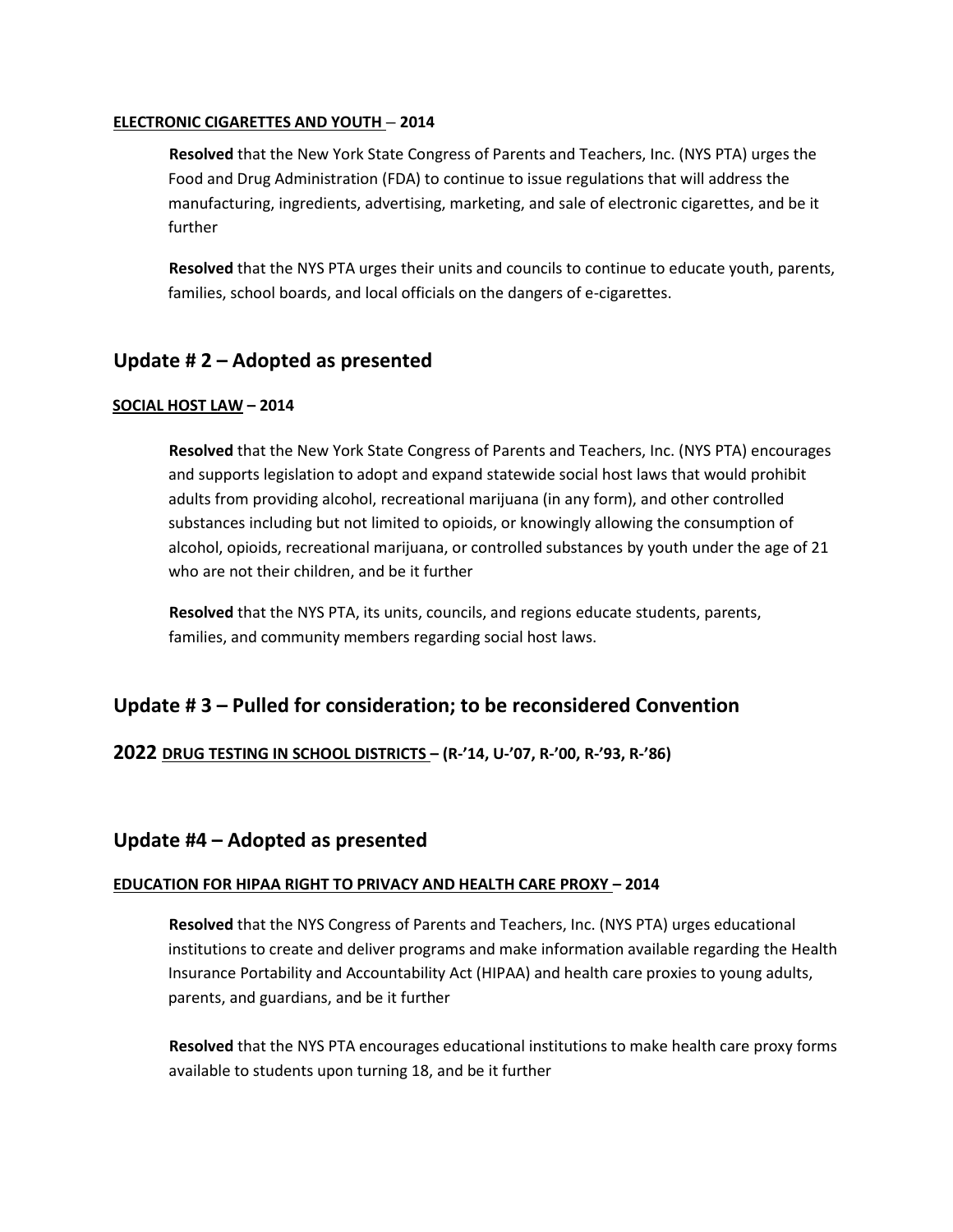**Resolved** that the NYS PTA encourages PTA units and councils to educate parents, guardians, and school districts about HIPAA, and the importance of proper management of a young adult's right to privacy.

# **Update #5 – Adopted as presented**

#### **504 COMMITTEES – (R-'14, R‐'07, R‐'00)**

**Resolved** that the New York State Congress of Parents and Teachers, Inc. support a mandate in New York State regulations, regarding students covered under Section 504 of the Rehabilitation Act of 1973, requiring that the parent and/or guardian of a child/youth who is referred to a 504 Committee be a member of that committee along with mandated school personnel to meet, assist with, and formulate decisions regarding accommodations and service for the child/youth.

# **Update #6 – Adopted as presented**

#### **CELLULAR PHONE TOWERS – (R-'14, R‐'07, R‐'00)**

**Resolved** that the New York State Congress of Parents and Teachers, Inc. (NYS PTA) encourage local communities, parents, families, and school officials to support legislation to regulate the placement of cell towers and cell tower antennas particularly in schools and areas where children congregate, and be it further

**Resolved** that the NYS PTA supports continued research into the long‐term effects of radio frequency and microwave frequencies on humans, especially as they apply to children, and be it further

**Resolved** that the NYS PTA seeks to educate local communities, parents, families, and school officials as to the current debate over the placement of cell towers and antennas.

## **Update #7 – Adopted as presented**

#### **INDOOR AIR QUALITY GUIDELINES FOR SCHOOLS – (R-'14, U‐'07, R‐'00, R‐'93)**

**Resolved** that the New York State Congress of Parents and Teachers, Inc. support federal, state, and local legislation and regulations that will reduce indoor air pollution and promote the safest levels for indoor air quality in schools.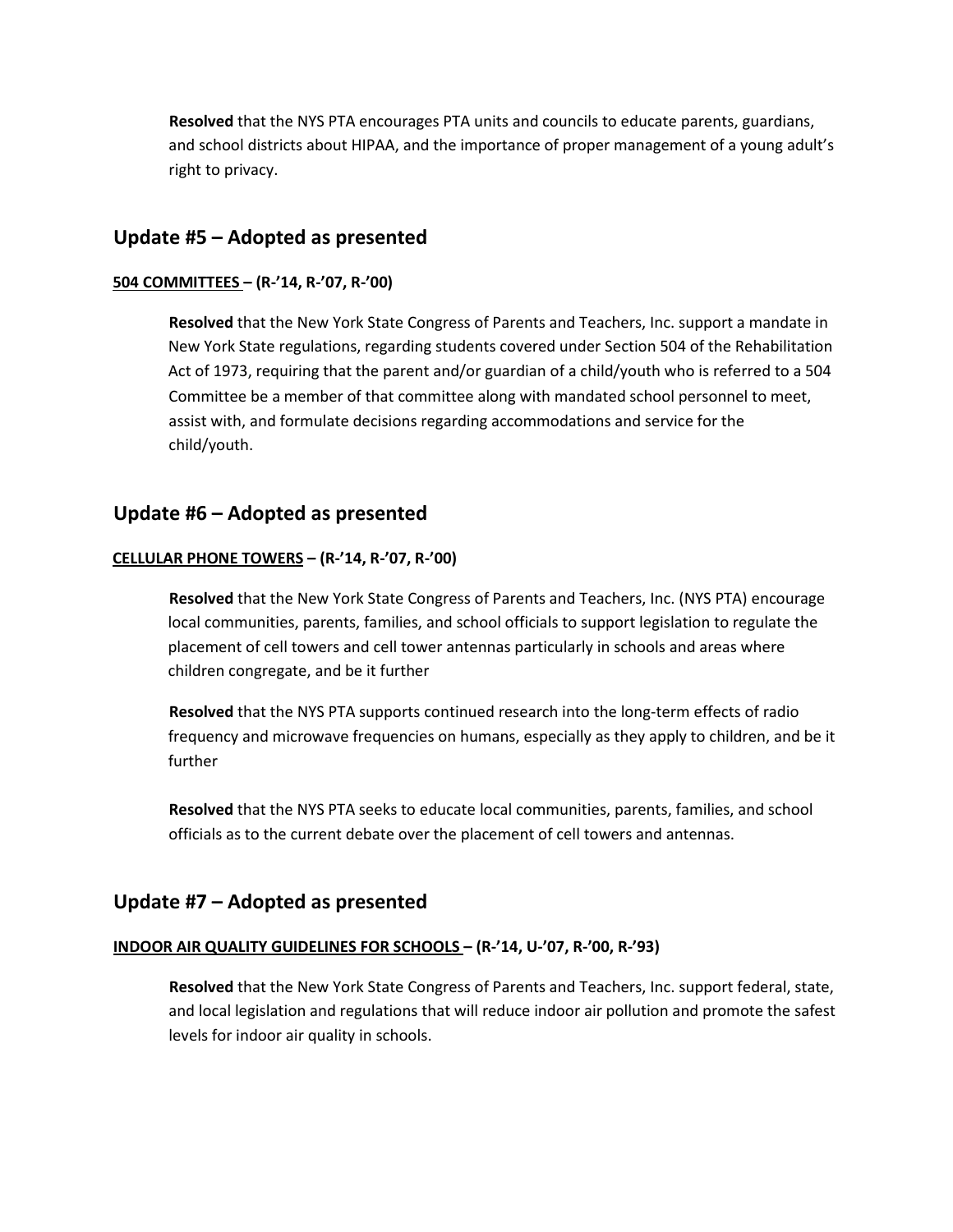# **Update #8 – Adopted as presented**

#### **PROTECTION OF GROUNDWATER SUPPLIES – (R-'14, U‐'07, R‐'00, R‐'93, R‐'86)**

**Resolved** that the New York State Congress of Parents and Teachers, Inc. (NYS PTA) supports protecting water recharge systems to maintain the natural filtering process to refresh underground aquifers, and be it further

**Resolved** that the NYS PTA encourages and supports the effective management of groundwater supplies through research programs to develop better techniques for protecting and conserving the resource and monitoring groundwater supply and quality, and be it further

**Resolved** that the NYS PTA encourages education of children, youth, families, and communities regarding the need for conservation and water management.

# **Update # 9 – Adopted as presented**

#### **HERBAL CIGARETTES – (U-'14, U‐'07, U‐'00)**

**Resolved** that the New York State Congress of Parents and Teachers, Inc. (NYS PTA) encourages local units and councils to educate children, youth, parents, and families about the potential dangers of herbal cigarettes, including the Synthetic Cannabinoid Spice, and be it further

**Resolved** that the NYS PTA urges the State Education Department to update school health curricula to include information on the dangers of smoking herbal cigarettes.

## **Update #10 – Adopted as presented**

# **SUPPORT SERVICES FOR AT-RISK CHILDREN AND YOUTH** *PUPILS WITH SUPPORT SERVICE NEEDS* **– (R- '14, R‐'07, R‐'00, R‐'93, U‐'86)**

**Resolved** that the New York State Congress of Parents and Teachers, Inc. (NYS PTA) encourages Boards of Education and school administrators to create and implement procedures and policies to identify at‐risk children and youth and to provide needed services including but not limited to those already required by Commissioner's Regulations, and be it further

**Resolved** that the New York State NYS PTA strongly supports collaborative efforts with non‐ school agencies to provide access to programs and services.

# **Update #11 – Adopted as presented**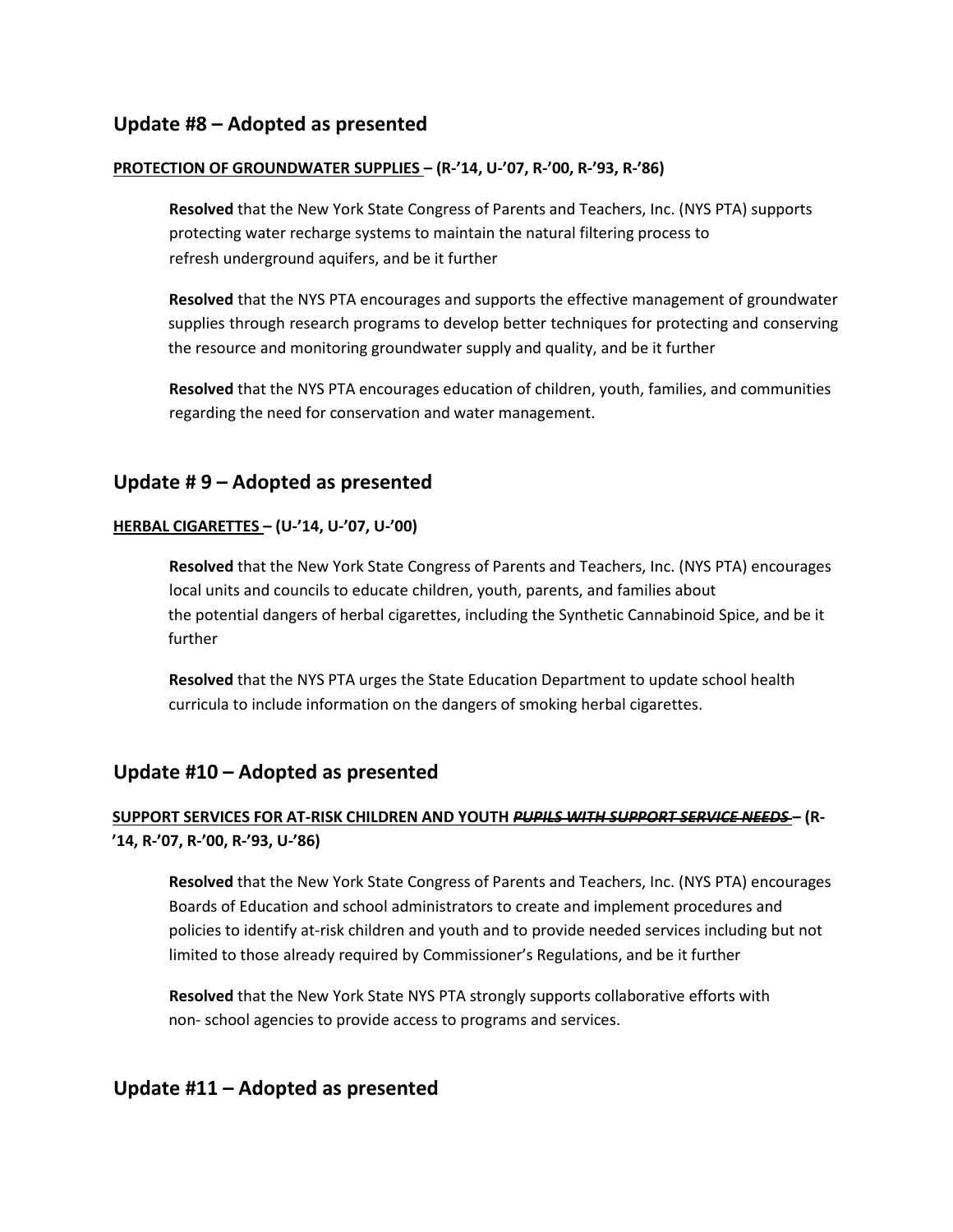#### **CHILDREN AND YOUTH IN POVERTY – (R-'14, R‐'07, R‐'00, R‐'93, R‐'86)**

**Resolved** that the New York State Congress of Parents and Teachers, Inc. (NYS PTA) cooperates with agencies and organizations which advocate for children and youth in poverty, and be it further

**Resolved** that the NYS PTA supports local, state, and federal legislation to alleviate the isolation of the socioeconomically disadvantaged populations in our communities through specific programs and supports, such as including but not limited to more available day care, flexible work hours and other initiatives that support children and youth in poverty.

# *RESCISSIONS*

**Rescission #1 – Rescinded** 

**Committee on Preschool Special Education (CPSE) PARENT MEMBER– (R-'14, R‐'07, U‐'00)** 

**Rescission #2 – Rescinded** 

**REINSTATE AND RESTRUCTURE THE REGENTS COMPONENT RETESTING SYSTEM – (U-'14, U‐'07)** 

**Rescission #3 – Rescinded** 

**ADOLESCENT PREGNANCY PREVENTION – (R-'14, U‐'07, R‐'00, R‐'93, U‐'86)** 

# *NEW*

# **NEW Resolution #1 – Adopted as presented**

## **Protection of and Support for Transgender and Gender Non-Conforming Students**

**Whereas** transgender and gender non-conforming youth are at increased risk of violence, victimization, bullying, substance use, self-harm and suicidality, and experience inherent institutional biases, **AND** 

**Whereas** it has been shown that to achieve positive physical and mental health outcomes transgender and gender non-conforming youth and their families should have access to mental health and medical assessments, appropriate support services, access to